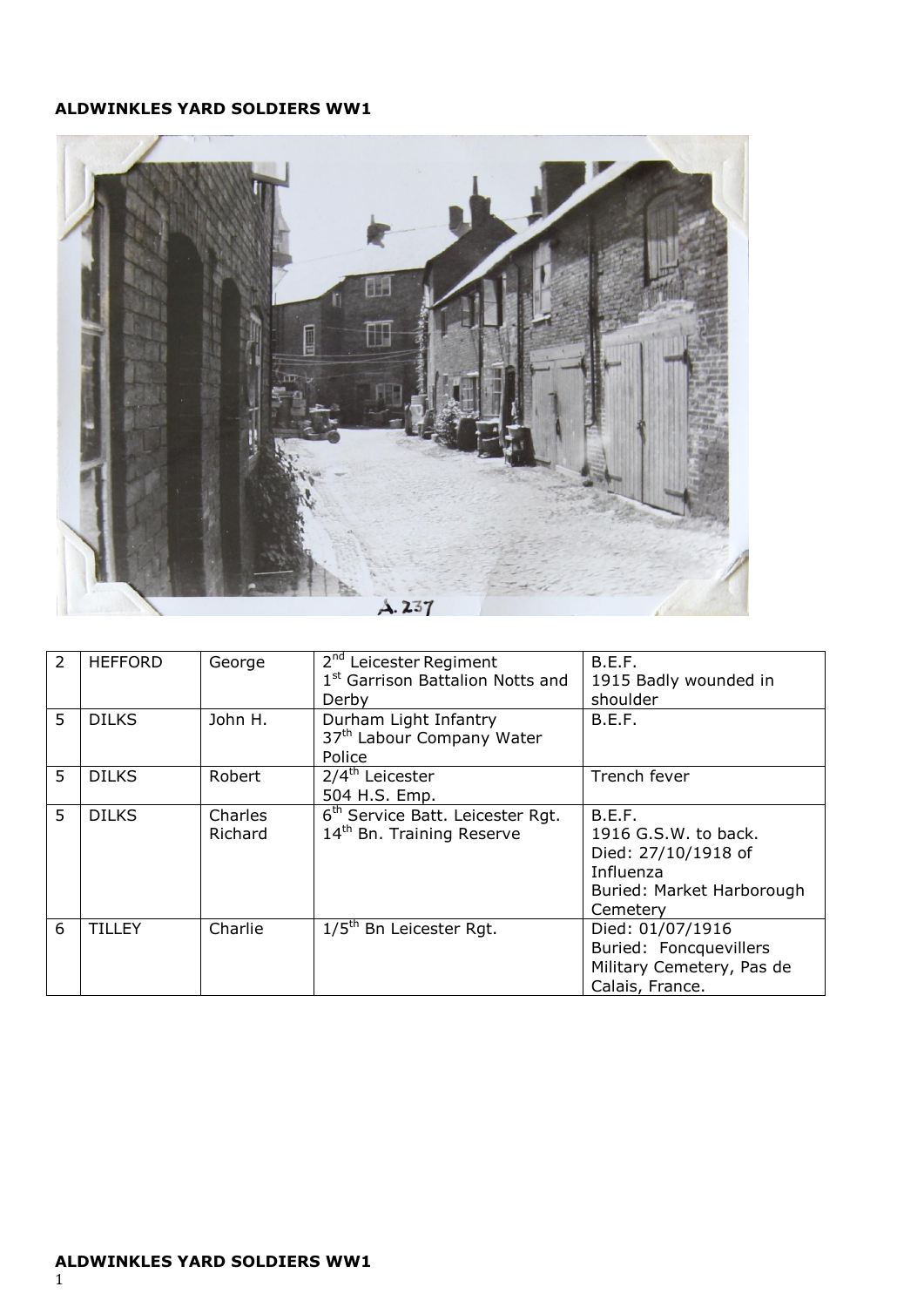

**Leicesters 5**

**th Leicesters 6**

**PTE R. DILKS PTE C. TILLEY LC. CORPL. C.R. DILKS th Leicesters** 



## **PTE CHARLIE TILLEY**

On Saturday Mr and Mrs Bishop Tilley, of 6 Aldwinckle's Yard, Market Harborough, received official information that their second son, Pte Charlie Tilley, of the  $1/5<sup>th</sup>$  Leicesters, has died of wounds received on July  $1<sup>st</sup>$ . The deceased, who was only 17 years of age last January, joined the 3/5<sup>th</sup> Leicesters in April 1915, and went to the  $1/5$ <sup>th</sup> Leicesters in France early this year. Before joining the Army he was in the employ of Mr. Frost, greengrocer of Church Street.